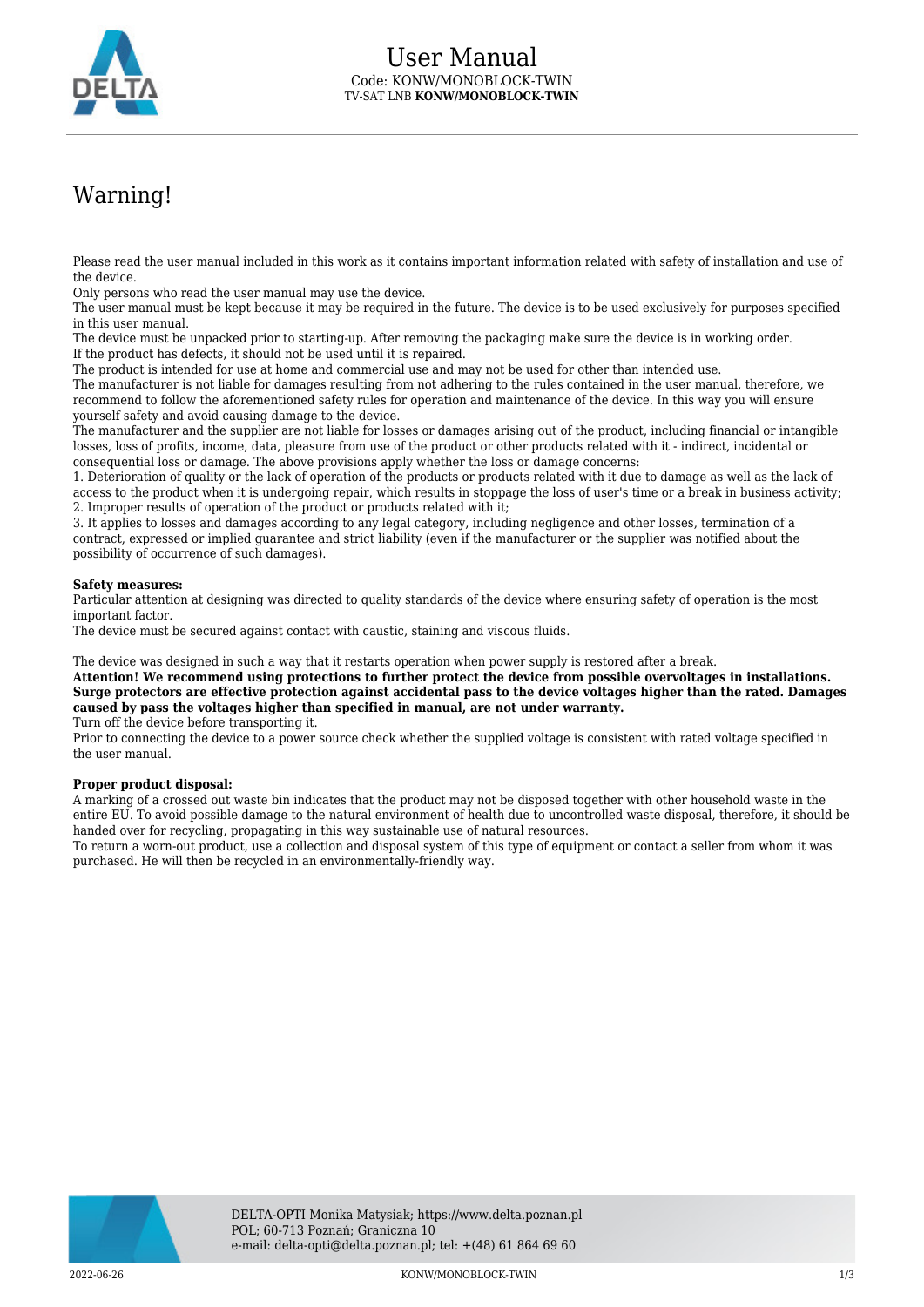

## User Manual Code: KONW/MONOBLOCK-TWIN TV-SAT LNB **KONW/MONOBLOCK-TWIN**



LNB enables to receive signals from two close satellites (Astra, HotBird), using two independent sat receivers.

| Type:                       | TWIN 6°                                       |
|-----------------------------|-----------------------------------------------|
| Input frequency:            | • 10.7 GHz  11.7 GHz<br>• 11.7 GHz  12.75 GHz |
| Output frequency:           | • 950 - 1950 MHz<br>• 1100 - 2150 MHz         |
| Oscillator frequency:       | 9.75 GHz / 10.6 GHz                           |
| S/N ratio:                  | 0.2 dB                                        |
| Number of outputs:          | $2~\mathrm{pcs}$ F socket                     |
| Output impedance:           | $75\,\Omega$                                  |
| LNB switch:                 | $\checkmark$ DiSEqC                           |
| Gain:                       | 55 dB                                         |
| H/V polarization switching: | 13 / 18 V                                     |
| Band switching:             | 22 kHz                                        |
| Recommended dish diameter:  | 80 cm                                         |
| Neck diameter:              | 23 mm / 40 mm                                 |
| Manufacturer / Brand:       | <b>INVERTO</b>                                |
| Weight:                     | $0.46$ kg                                     |
| Dimensions:                 | 122 x 99 x 120 mm                             |
| Guarantee:                  | 2 years                                       |

In the kit: